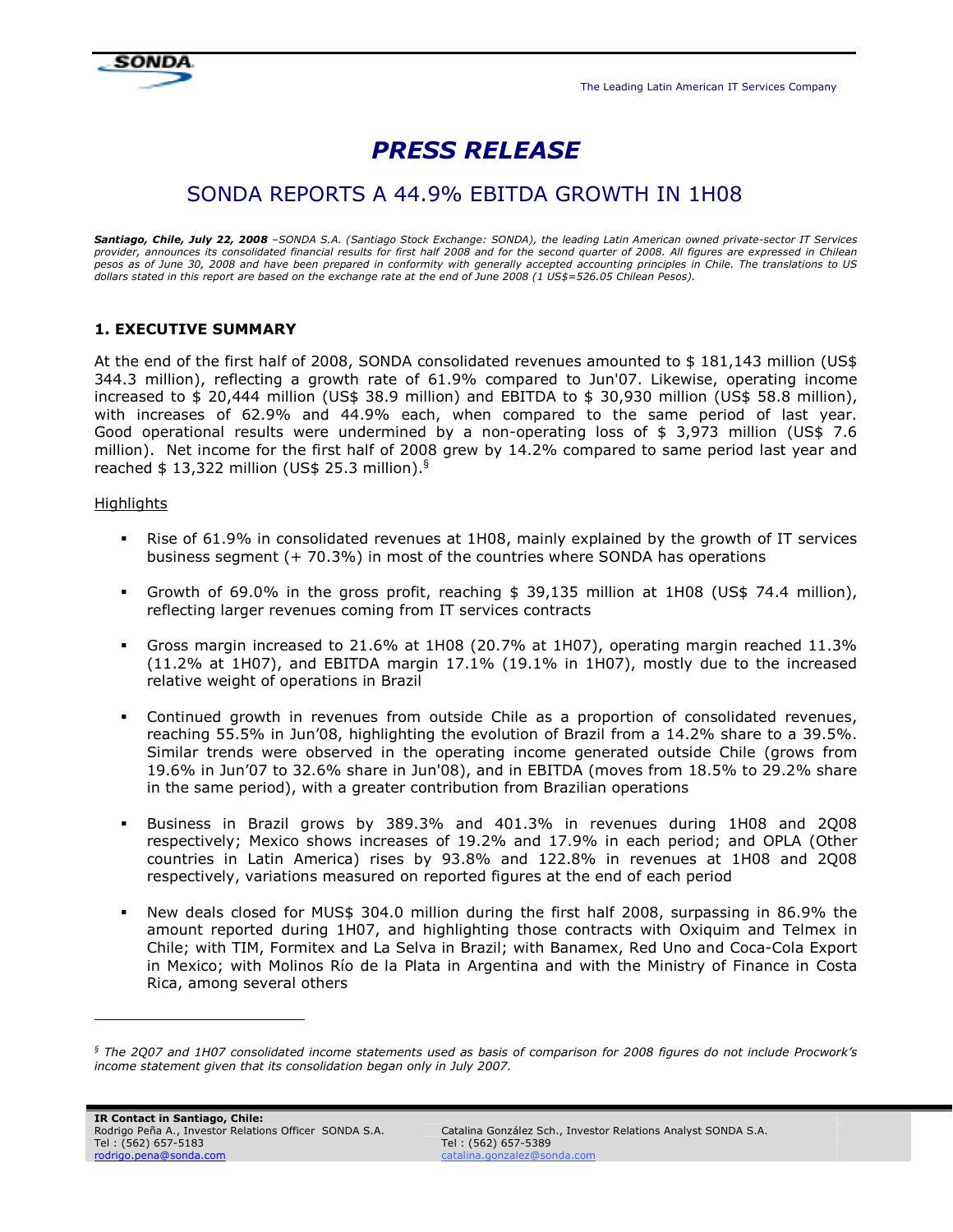

## Figure 1 - Consolidated Financial Statements

|                                                    | SONDA CONSOLIDATED FINANCIAL STATEMENT |                    |               |                 |  |  |  |  |  |  |  |
|----------------------------------------------------|----------------------------------------|--------------------|---------------|-----------------|--|--|--|--|--|--|--|
|                                                    | Jun-07 / Jun-08                        |                    |               |                 |  |  |  |  |  |  |  |
| In millions of constant Ch\$ as of June 30, 2008   |                                        |                    |               |                 |  |  |  |  |  |  |  |
| <b>Income Statement</b>                            | <b>Jun-07</b>                          | <b>Jun-08</b>      | Var.          | $\frac{0}{0}$   |  |  |  |  |  |  |  |
| <b>Sales</b>                                       | 111.917                                | 181.143            | 69.226        | 61,9%           |  |  |  |  |  |  |  |
| Cost of Sales                                      | $-88.759$                              | $-142.009$         | $-53.250$     | 60,0%           |  |  |  |  |  |  |  |
| <b>Gross Profit</b>                                | 23.159                                 | 39.135             | 15.976        | 69,0%           |  |  |  |  |  |  |  |
| Administrative and Selling Expenses                | $-10.609$                              | $-18.691$          | $-8.082$      | 76,2%           |  |  |  |  |  |  |  |
| <b>Operating Income</b>                            | 12.550                                 | 20.444             | 7.894         | 62,9%           |  |  |  |  |  |  |  |
| Depreciation and Amortization                      | 8.793                                  | 10.486             | 1.693         | 19,3%           |  |  |  |  |  |  |  |
| <b>EBITDA</b>                                      | 21.343                                 | 30.930             | 9.587         | 44,9%           |  |  |  |  |  |  |  |
| Financial Income (Expense), Net                    | 2.553                                  | 1.678              | $-875$        | $-34,3%$        |  |  |  |  |  |  |  |
| <b>Financial Income</b>                            | 4.319                                  | 3.365              | $-953$        | $-22,1%$        |  |  |  |  |  |  |  |
| <b>Financial Expense</b>                           | $-1.766$                               | $-1.688$           | 78            | $-4,4%$         |  |  |  |  |  |  |  |
| Price-level Restatement                            | $-2.385$                               | $-1.829$           | 556           | $-23,3%$        |  |  |  |  |  |  |  |
| Foreign Exchange Difference                        | $-238$                                 | 205                | 443           | $-186,4%$       |  |  |  |  |  |  |  |
| Other Non-Operating Incomes                        | 2.121                                  | $-4.028$           | $-6.149$      | $-289,9%$       |  |  |  |  |  |  |  |
| <b>Non Operating Income</b>                        | 2.052                                  | $-3.973$           | $-6.025$      | $-293,7%$       |  |  |  |  |  |  |  |
| Income before Taxes                                | 14.601                                 | 16.471             | 1.869         | 12,8%           |  |  |  |  |  |  |  |
| Income Taxes                                       | $-2.477$                               | $-2.353$           | 125           | $-5,0%$         |  |  |  |  |  |  |  |
| Minority Interest                                  | $-484$                                 | $-821$             | $-337$        | 69,7%           |  |  |  |  |  |  |  |
| Amortization of Negative Goodwill                  | 25                                     | 25                 | 0             | $-0,2%$         |  |  |  |  |  |  |  |
| <b>Net Income</b>                                  | 11.666                                 | 13.322             | 1.656         | 14,2%           |  |  |  |  |  |  |  |
| <b>Balance Sheet</b>                               | <b>Jun-07</b>                          | <b>Jun-08</b>      | Var.          | $\frac{0}{0}$   |  |  |  |  |  |  |  |
| <b>Assets</b>                                      | 350.497                                | 349.902            | $-594$        | $-0,2%$         |  |  |  |  |  |  |  |
| <b>Current Assets</b>                              | 159.771                                | 167.524            | 7.753         | 4,9%            |  |  |  |  |  |  |  |
| Cash and Equivalents                               | 59.675                                 | 34.762             | $-24.914$     | $-41,7%$        |  |  |  |  |  |  |  |
| <b>Accounts Receivables</b>                        | 74.305                                 | 101.257            | 26.952        | 36,3%           |  |  |  |  |  |  |  |
| <b>Inventories</b>                                 | 9.520                                  | 11.251             | 1.731         | 18,2%           |  |  |  |  |  |  |  |
| <b>Other Current Assets</b>                        | 16.271                                 | 20.254             | 3.983         | 24,5%           |  |  |  |  |  |  |  |
| Property, Plant and Equipment                      | 59.581                                 | 58.880             | $-701$        | $-1,2%$         |  |  |  |  |  |  |  |
| Investment in Other Companies                      | 7.558                                  | 3.453              | $-4.105$      | $-54,3%$        |  |  |  |  |  |  |  |
| Other Assets                                       | 123.586                                | 120.045            | $-3.541$      | $-2,9%$         |  |  |  |  |  |  |  |
| Liabilities                                        | 106.867                                | 105.403            | $-1.465$      | $-1,4%$         |  |  |  |  |  |  |  |
| <b>Current Liabilities</b>                         | 69.053                                 | 77.201             | 8.148         | 11,8%           |  |  |  |  |  |  |  |
| Short-Term Financial Debt                          | 21.099                                 | 22.727             | 1.628         | 7,7%            |  |  |  |  |  |  |  |
| <b>Other Current Liabilities</b>                   | 47.954                                 | 54.474             | 6.520         | 13,6%           |  |  |  |  |  |  |  |
| Long-Term Financial Debt                           | 29.124                                 | 16.113             | $-13.011$     | $-44,7%$        |  |  |  |  |  |  |  |
| Other Current Liabilities                          | 5.558                                  | 8.152              | 2.595         | 46,7%           |  |  |  |  |  |  |  |
| Minority Interest                                  | 3.133                                  | 3.936              | 803           | 25,6%           |  |  |  |  |  |  |  |
| <b>Total Shareholder's Equity</b><br><b>Equity</b> | 243.629<br>350.497                     | 244.500<br>349.902 | 870<br>$-594$ | 0,4%<br>$-0,2%$ |  |  |  |  |  |  |  |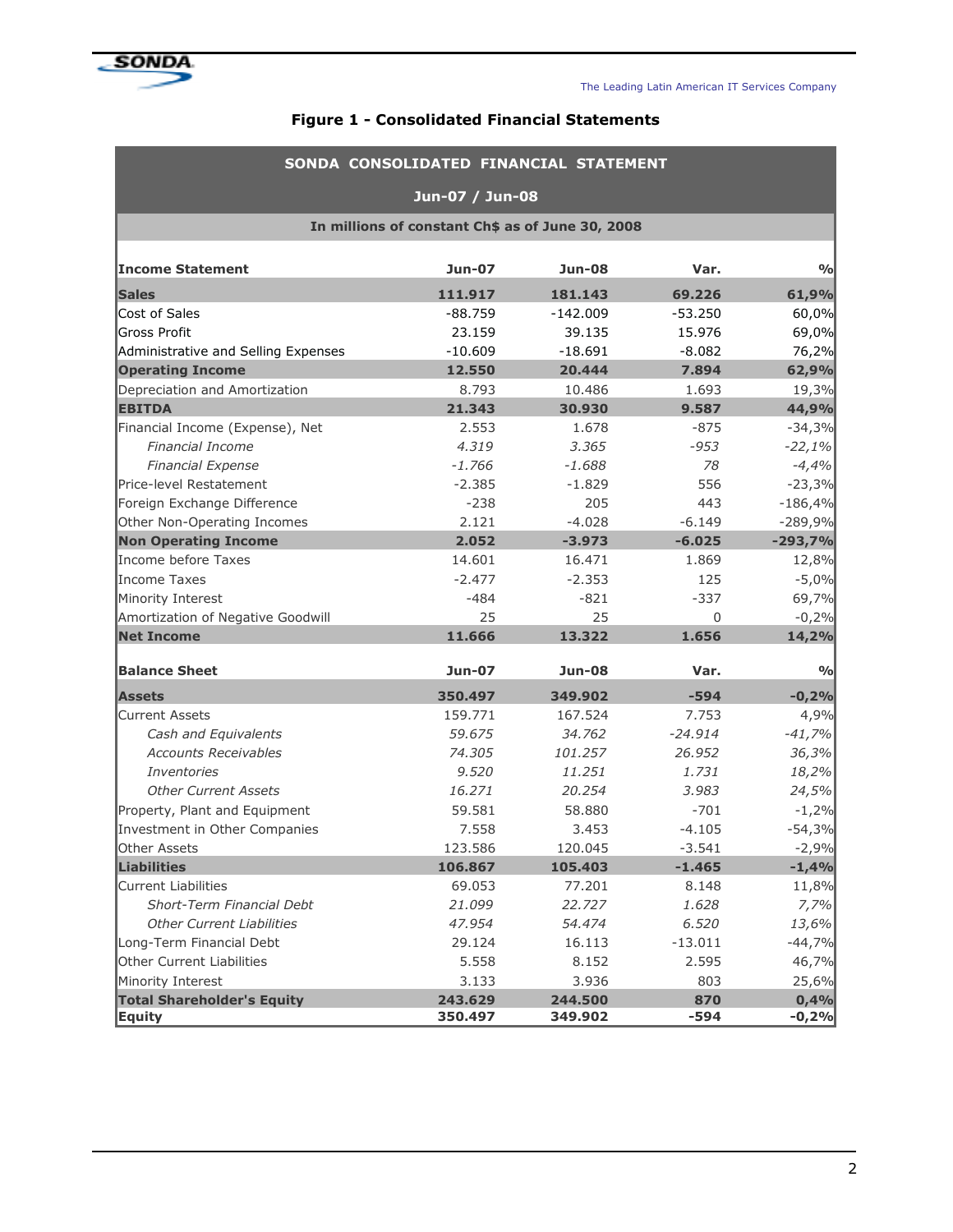



## 2. MANAGEMENT DISCUSSION AND ANALYSIS ON 1H08 AND 2Q08 RESULTS

## FIRST HALF 2008 RESULTS (1H08)

Consolidated revenues amounted to \$ 181,143 million (US\$ 344.3 million) at 1H08, representing a growth of 61.9% when compared to 1H07, which is primarily explained by:

 increase of 70.3% in revenues from the IT services business, totaling \$ 118,837 million (US\$ 225.9 million), which comprises:

- Larger revenues coming from professional services and systems integration (+ \$ 36,013 million equivalent to US\$ 68.5 million), primarily related to new businesses in Brazil - Larger revenues coming from outsourcing services (+ \$ 9,104 million equivalent to US\$ 17.3 million), mainly associated with full IT outsourcing contracts in Chile

 rise of 224.6% in the applications business segment, with total revenues of \$ 21,067 million (US\$ 40.0 million) in 1H08, primarily due to:

- Larger revenues coming from support and implementation (+ \$ 8,284 million equivalent to US\$ 15.7 million), mostly explained by new businesses in Brazil

- Larger revenues coming from SW License sales (+ \$ 4,247 million equivalent to US\$ 8.1 million), mainly due to an increased commercial activity in Brazil

 15.7% of growth in the platforms business, amounting to \$ 41,239 million (US\$ 78.4 million) in 1H08, primarily explained by:

- Larger revenues from hardware sales (+ \$ 5.855 million equivalent to US\$ 11.1 million), mostly due to new businesses closed in countries that compose OPLA, especially Costa Rica, Colombia and Argentina

Consolidated revenues breakdown is 65.6% in IT Services, 22.8% in Platforms and 11.6% in Applications.

|                               | <b>SONDA CONSOLIDATED -</b><br>Millions of constant Ch\$ as of June 30, 2008 |               |        |               |  |  |  |  |  |  |  |  |
|-------------------------------|------------------------------------------------------------------------------|---------------|--------|---------------|--|--|--|--|--|--|--|--|
|                               |                                                                              |               |        |               |  |  |  |  |  |  |  |  |
| <b>Revenues</b>               | <b>Jun-07</b>                                                                | <b>Jun-08</b> | Var.   | $\frac{0}{0}$ |  |  |  |  |  |  |  |  |
|                               |                                                                              |               |        |               |  |  |  |  |  |  |  |  |
| <b>Business Line</b>          |                                                                              |               |        |               |  |  |  |  |  |  |  |  |
| <b>Platforms</b>              | 35.656                                                                       | 41.239        | 5.583  | 15,7%         |  |  |  |  |  |  |  |  |
| IT Services                   | 69.772                                                                       | 118.837       | 49.065 | 70,3%         |  |  |  |  |  |  |  |  |
| Applications                  | 6.489                                                                        | 21.067        | 14.578 | 224,6%        |  |  |  |  |  |  |  |  |
| Total                         | 111.917                                                                      | 181.143       | 69.226 | 61,9%         |  |  |  |  |  |  |  |  |
| <b>Share by Business Line</b> |                                                                              |               |        |               |  |  |  |  |  |  |  |  |
| <b>Platforms</b>              | 31,9%                                                                        | 22,8%         |        |               |  |  |  |  |  |  |  |  |
| <b>IT Services</b>            | 62,3%                                                                        | 65,6%         |        |               |  |  |  |  |  |  |  |  |
| Applications                  | 5,8%                                                                         | 11,6%         |        |               |  |  |  |  |  |  |  |  |
| Total                         | 100,0%                                                                       | 100,0%        |        |               |  |  |  |  |  |  |  |  |

## Figure 2 - Consolidated Revenues by Business Line

#### COST OF SALES AND ADMINISTRATIVE AND SELLING EXPENSES

Costs of sales reached \$ 142,009 million (US\$ 270.0 million) at 1H08, which represented a growth of 60.0% regarding 1H07, mainly explained by:

 Larger costs related to labor (+ \$ 34,131 million equivalent to US\$ 64.9 million), primarily by increased staffing in Brazil due to Procwork's acquisition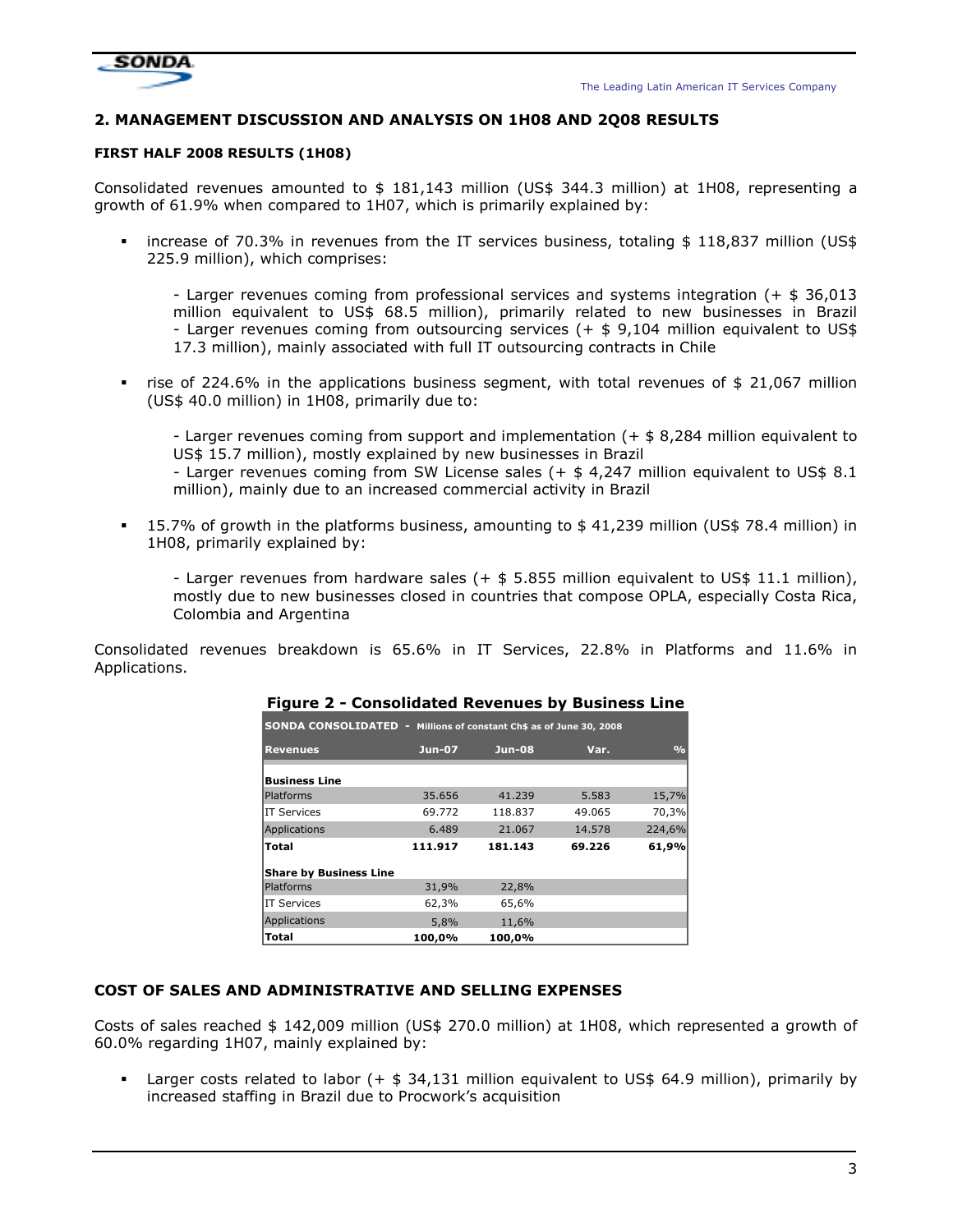

**Larger costs of sales (+**  $\frac{1}{2}$  **7,902 million equivalent to US\$ 15.0 million) related primarily to** larger sales of licenses in Brazil and larger sales of hardware in OPLA, especially Costa Rica, Colombia and Argentina

On the other hand, administrative and selling expenses amounted to  $$18,691$  million (US\$ 35.5) million) at 1H08, with an increase of 76.2% when compared to 1H07, primarily explained by the acquisition of Procwork in Brazil.

## OPERATING INCOME AND EBITDA

Operating income climbed up to \$ 20,444 million (US\$ 38.9 million) at 1H08, representing a rise of 62.9% regarding 1H07. This increase was explained by a higher value of gross profit, which grew by 69.0% and reached a total of \$ 39,135 million (US\$ 74.4 million). As a percentage of sales, gross margin increased to 21.6% at 1H08 and operating margin to 11.3%.

Consolidated EBITDA totaled \$ 30,930 million (US\$ 58.8 million) during the first half of 2008, with a growth of 44.9% regarding 1H07, mainly explained by:

- rise of 62.9% in operating income of 1H08, especially in Chile and Brazil
- larger charges of depreciation and amortization for \$ 1,604 million (US\$ 3.0 million), basically in Chile and Brazil

EBITDA margin moved from 19.1% at 1H07 to 17.1% at 1H08, primarily due to the increased relative weight of Brazilian operations, whose EBITDA margin is lower than the consolidated EBITDA margin.

| SONDA CONSOLIDATED STATEMENTS OF INCOME          |           |               |           |               |  |  |  |  |  |  |
|--------------------------------------------------|-----------|---------------|-----------|---------------|--|--|--|--|--|--|
| In millions of constant Ch\$ as of June 30, 2008 |           |               |           |               |  |  |  |  |  |  |
|                                                  |           |               |           |               |  |  |  |  |  |  |
| <b>INCOME STATEMENT</b>                          | Jun-07    | <b>Jun-08</b> | VAR.      | $\frac{0}{0}$ |  |  |  |  |  |  |
| <b>Sales</b>                                     | 111.917   | 181.143       | 69.226    | 61,9%         |  |  |  |  |  |  |
| Cost of Sales                                    | $-88.759$ | $-142.009$    | $-53.249$ | 60,0%         |  |  |  |  |  |  |
| <b>Gross Profit</b>                              | 23.159    | 39.135        | 15.976    | 69,0%         |  |  |  |  |  |  |
| <b>Operating Income</b>                          | 12.550    | 20.444        | 7.894     | 62,9%         |  |  |  |  |  |  |
| <b>EBITDA</b>                                    | 21.343    | 30.930        | 9.587     | 44,9%         |  |  |  |  |  |  |
| Non Operating Income                             | 2.052     | $-3.973$      | $-6.024$  | $-293,6%$     |  |  |  |  |  |  |
| <b>Net Income</b>                                | 11.666    | 13.322        | 1.656     | 14,2%         |  |  |  |  |  |  |
| <b>FINANCIAL RATIOS</b>                          |           |               |           |               |  |  |  |  |  |  |
| Gross Margin                                     | 20,7%     | 21,6%         |           |               |  |  |  |  |  |  |
| Operating Margin                                 | 11,2%     | 11,3%         |           |               |  |  |  |  |  |  |
| <b>EBITDA Margin</b>                             | 19,1%     | 17,1%         |           |               |  |  |  |  |  |  |
| Net Margin                                       | 10,4%     | 7,4%          |           |               |  |  |  |  |  |  |

## Figure 3 - Income Statement

#### NON-OPERATING INCOME

At the end of the first half of 2008, the non-operating result reached a loss of \$ 3,973 million (US\$ 7.6 million), which compares unfavorably with the gain of \$ 2,052 million (US\$ 3.9 million) obtained at 1H07. The main factors that generated this variation were the larger non-operating expenses with a total of \$ 2,615 million (US\$ 5.0 million) at 1H08, the greater goodwill amortization totaling \$ 2,202 million (US\$ 4.2 million) and reflecting acquisitions made during the past 12 months, and the lower equity share in net income of related companies with a final value of \$550 million (US\$ 1.0 million), mainly as a result of the divestiture of the subsidiary Officer in Jul'07.

## NET INCOME

Net profit for the first half of 2008 amounted to \$13,322 million (US\$ 25.3 million), outpacing 14.2% the same previous period, due mainly to a 62.9% of growth in operational results, which was partially offset by the non-operating loss of \$ 3,973 million (US\$ 7.6 million). The net margin moved from 10.4% to 7.4% in Jun'08.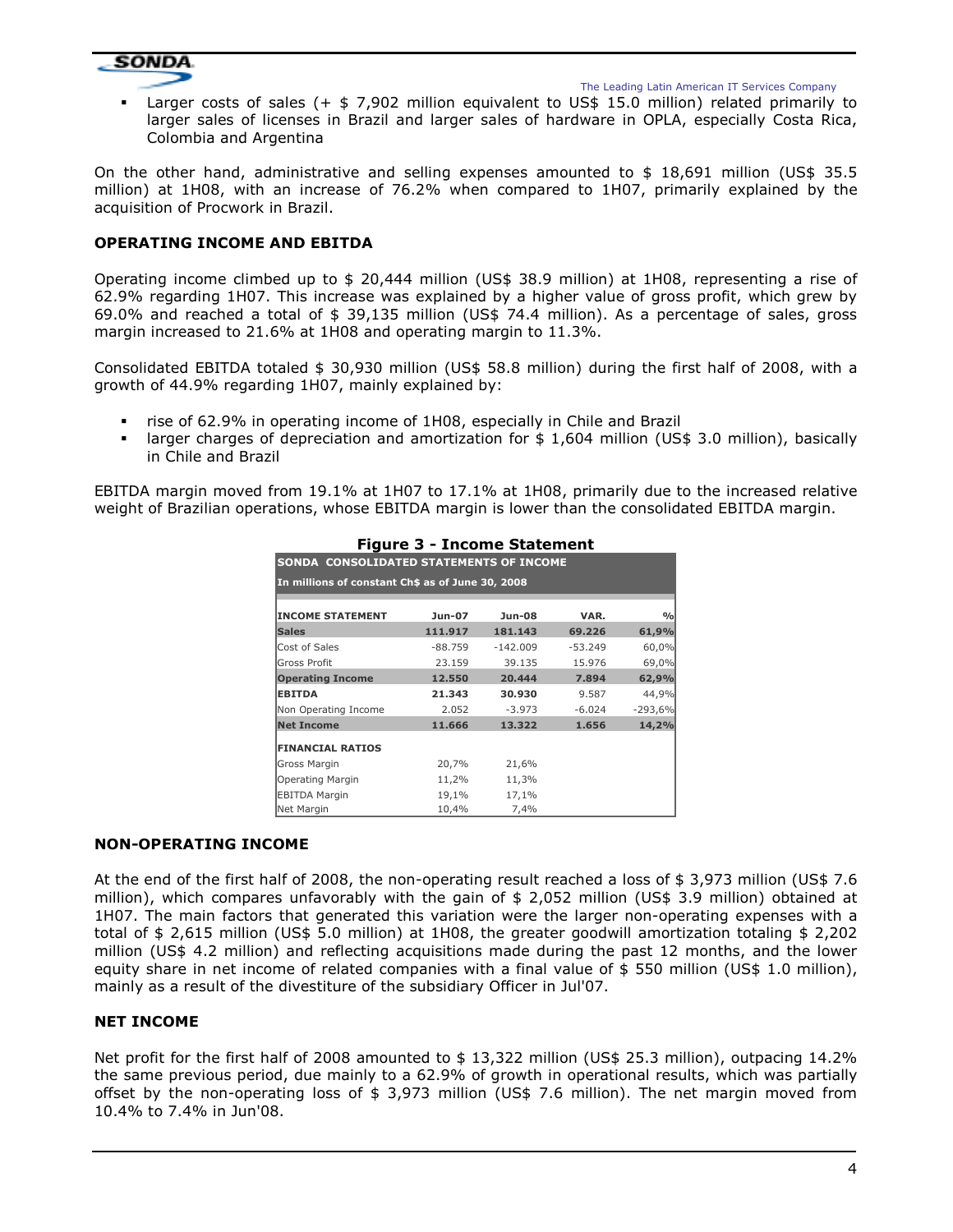

#### SECOND QUARTER 2008 RESULTS (2Q08)

#### **REVENUES**

Consolidated revenues totaled \$ 103,187 million (US\$ 196.2 million) at 2Q08, which represents a rise of 79.4% when compared to 2Q07. The increase in revenues comprises:

 growth of 86.5% in revenues from the IT services business, with a total of \$ 67,164 million (US\$ 127.7 million), explained by:

- larger revenues coming from professional services and systems integration (+ \$ 23,122 million equivalent to US\$ 44.0 million), primarily associated with new businesses in Brazil - larger revenues coming from outsourcing services (+ \$ 4,113 million equivalent to US\$ 7.8 million), primarily associated with full IT outsourcing contracts in Chile

**•** increase of 277.4% in the applications business segment, with total revenues of  $\ $11,813$ million (US\$ 22.5 million) in 2Q08, primarily due to:

- larger revenues coming from support and implementation (+ \$ 5,961 million equivalent to US\$ 11.3 million), mostly explained by new businesses in Brazil

- larger revenues coming from license sales (+ \$ 1,429 million equivalent to US\$ 2.7 million), mainly due to a greater commercial activity in Brazil

 rise of 31.8% in the platforms business, amounting to \$ 24,210 million (US\$ 46.0 million) in 2Q08, primarily explained by:

- larger revenues from hardware sales (+ \$ 5.679 million equivalent to US\$ 10.8 million), mostly due to a higher amount of new businesses in most of the countries that compose OPLA, especially Costa Rica, Colombia and Argentina

Consolidated revenues breakdown is 65.1% in IT Services, 23.5% in Platforms and 11.4% in Applications.

| SONDA CONSOLIDATED -   Millions of constant Ch\$ as of June 30, 2008 |             |             |        |                |  |  |  |  |  |  |
|----------------------------------------------------------------------|-------------|-------------|--------|----------------|--|--|--|--|--|--|
| <b>Revenues</b>                                                      | <b>2007</b> | <b>2008</b> | Var.   | O <sub>0</sub> |  |  |  |  |  |  |
| <b>Business Line</b>                                                 |             |             |        |                |  |  |  |  |  |  |
| <b>Platforms</b>                                                     | 18.370      | 24,210      | 5.840  | 31,8%          |  |  |  |  |  |  |
| <b>IT Services</b>                                                   | 36.006      | 67.164      | 31.158 | 86,5%          |  |  |  |  |  |  |
| Applications                                                         | 3.130       | 11.813      | 8.683  | 277,4%         |  |  |  |  |  |  |
| Total                                                                | 57.506      | 103.187     | 45.681 | 79,4%          |  |  |  |  |  |  |
| <b>Share by Business Line</b>                                        |             |             |        |                |  |  |  |  |  |  |
| <b>Platforms</b>                                                     | 31,9%       | 23,5%       |        |                |  |  |  |  |  |  |
| <b>IT Services</b>                                                   | 62,6%       | 65,1%       |        |                |  |  |  |  |  |  |
| Applications                                                         | 5,4%        | 11,4%       |        |                |  |  |  |  |  |  |
| Total                                                                | 100,0%      | 100,0%      |        |                |  |  |  |  |  |  |

#### Figure 4 - Consolidated Revenues by Business Line

#### COST OF SALES AND ADMINISTRATIVE AND SELLING EXPENSES

Costs of sales reached \$80,590 million (US\$ 153.2 million) at 2Q08, reflecting a rise of 73.9% regarding 2Q07, mainly explained by:

- higher costs of labor (+ \$ 21,898 million equivalent to US\$ 41.6 million), primarily by increased staffing in Brazil due to Procwork's acquisition
- higher costs of sales (+ \$ 5,818 million equivalent to US\$ 11.1 million) mostly related to higher sales of hardware in OPLA, especially in Costa Rica and Colombia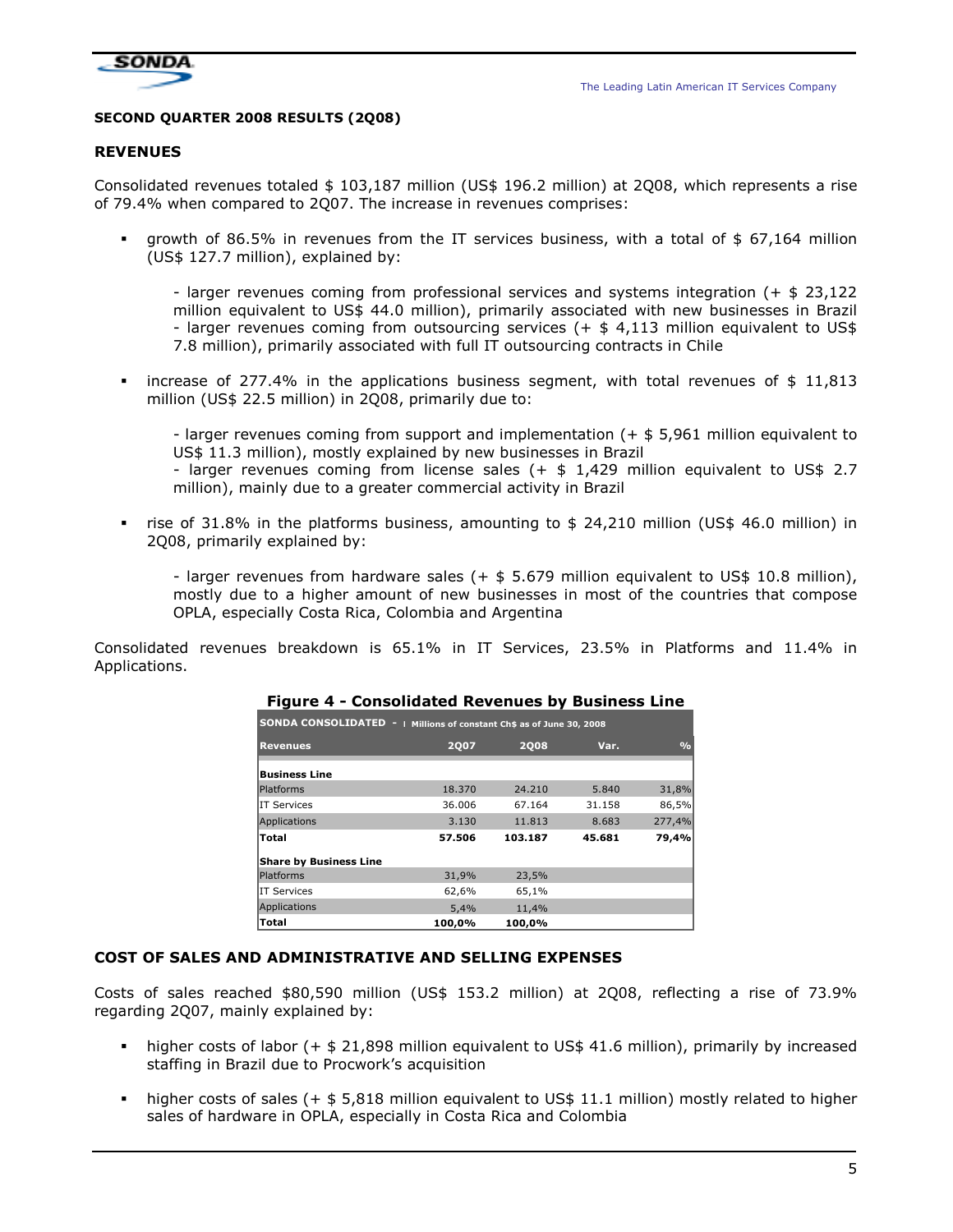

With a rise of 100.4%, administrative and selling expenses accumulated \$ 10,585 million (US\$ 20.1 million) at 2Q08, resulting basically from the acquisition of Procwork in Brazil.

## OPERATING INCOME AND EBITDA

At the end of the second quarter of 2008, operating income totaled \$ 12,012 million (US\$ 22.8 million), representing a growth of 103.9% regarding 2Q07. This rise was explained by the higher gross profit of this year, which grew by 102.2% and reached \$ 22,597 million (US\$ 43.0 million) as a result of higher consolidated revenues, especially from higher margin businesses. As a percentage of sales, gross margin climbed up from 19.4% in 2Q07 to 21.9% in 2Q08 and operating margin from 10.2% in 2Q07 to 11.6% in 2Q08.

Consolidated EBITDA totaled \$ 17,375 million (US\$ 33.0 million) during the second quarter of 2008, with a growth of 59.8% regarding 2Q07, mainly explained by:

- increase of 103.9% in operating income of 2Q08, especially in Brazil and Chile
- larger depreciation and amortization charges for \$ 409 million (US\$ 0.8 million), basically in Brazil and OPLA

EBITDA margin moved from 18.9% at 2Q07 to 16.8% at 2Q08, mainly due to the greater relative weight of operations in Brazil.

|                                                  | $\overline{ }$ , iguie J = 1, illustrie Statement |             |           |               |  |  |  |  |  |  |  |
|--------------------------------------------------|---------------------------------------------------|-------------|-----------|---------------|--|--|--|--|--|--|--|
| <b>SONDA CONSOLIDATED STATEMENTS OF INCOME</b>   |                                                   |             |           |               |  |  |  |  |  |  |  |
| In millions of constant Ch\$ as of June 30, 2008 |                                                   |             |           |               |  |  |  |  |  |  |  |
|                                                  |                                                   |             |           |               |  |  |  |  |  |  |  |
| <b>INCOME STATEMENT</b>                          | <b>2Q07</b>                                       | <b>2Q08</b> | VAR.      | $\frac{9}{6}$ |  |  |  |  |  |  |  |
| <b>Sales</b>                                     | 57.506                                            | 103.187     | 45.681    | 79,4%         |  |  |  |  |  |  |  |
| Cost of Sales                                    | $-46.333$                                         | $-80.590$   | $-34.256$ | 73,9%         |  |  |  |  |  |  |  |
| <b>Gross Profit</b>                              | 11.173                                            | 22.597      | 11.425    | 102,3%        |  |  |  |  |  |  |  |
| <b>Operating Income</b>                          | 5.892                                             | 12.012      | 6.121     | 103,9%        |  |  |  |  |  |  |  |
| <b>EBITDA</b>                                    | 10.870                                            | 17.375      | 6.505     | 59,8%         |  |  |  |  |  |  |  |
| Non Operating Income                             | $-287$                                            | $-583$      | $-296$    | 103,3%        |  |  |  |  |  |  |  |
| <b>Net Income</b>                                | 4.156                                             | 7.338       | 3.182     | 76,6%         |  |  |  |  |  |  |  |
| <b>FINANCIAL RATIOS</b>                          |                                                   |             |           |               |  |  |  |  |  |  |  |
| Gross Margin                                     | 19,4%                                             | 21,9%       |           |               |  |  |  |  |  |  |  |
| Operating Margin                                 | 10,2%                                             | 11,6%       |           |               |  |  |  |  |  |  |  |
| <b>EBITDA Margin</b>                             | 18,9%                                             | 16,8%       |           |               |  |  |  |  |  |  |  |
| Net Margin                                       | 7,2%                                              | 7,1%        |           |               |  |  |  |  |  |  |  |

## Figure 5 - Income Statement

#### NON-OPERATING INCOME

Non-operating income reached a loss of \$ 583 million (US\$ 1.1 million) during 2Q08, which compares negatively with the loss of \$ 287 million (\$ 0.5 million) during 2Q07. The main aspects behind this change were the larger non-operating expenses with a total of  $$1,500$  million (US\$ 2.9 million) at 2Q08, and the greater goodwill amortization totaling \$ 1,219 million (US\$ 2.3 million) related to acquisitions made during the last 12 months.

#### NET INCOME

During 2Q08, net profit totaled \$ 7,338 million (US\$ 13.9 million), reflecting a 76.6% of growth when compared to 2Q07, mostly explained by the significant increase in operational results. Net margin reached 7.1% at 2Q08 (7.2% at 2Q07).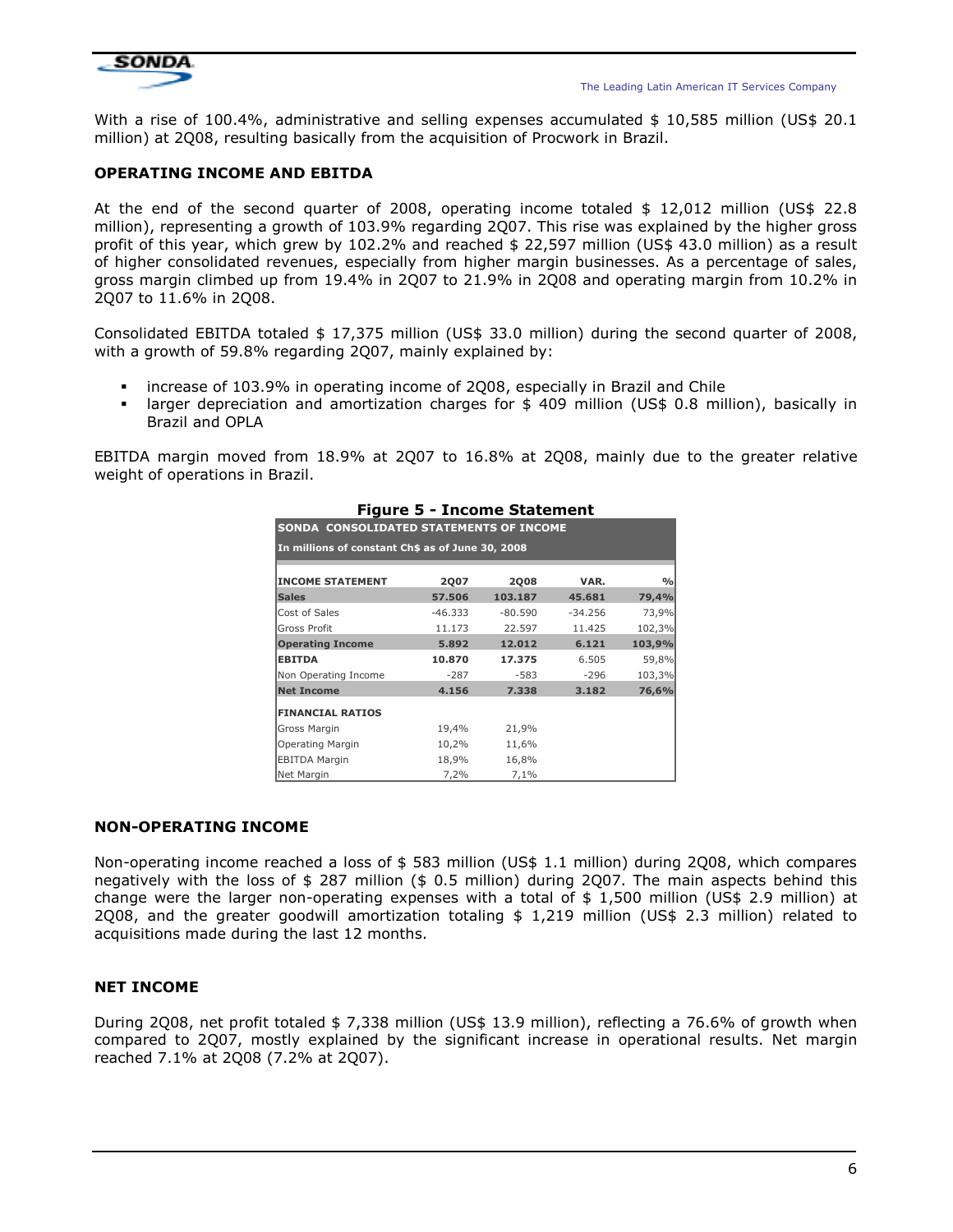

## 3. ANALYSIS OF REGIONAL RESULTS

## CHILE

Main changes in Chile between 1H07 and 1H08 are detailed below, in millions of constant Chilean pesos as of June 30, 2008:

- rise of 5.3% in revenues, with a total of \$ 80,638 million (US\$ 153.3 million) at 1H08, mainly due to higher revenues from the IT Services business –basically IT Outsourcing contractswhich experienced a 9.4% growth
- growth of 36.4% in operating income and 26.0% in EBITDA, with final amounts of \$ 13,775 million (US\$ 26.2 million) and \$ 21,906 million (US\$ 41.6 million) each, as a result of larger revenues coming from high-margin businesses and higher charges for project amortization
- operating margin increased to 17.1% and EBITDA margin climbed up to 27.2% in Jun'08

|                                                  | Jun-07               | <b>Jun-08</b> | Var.  | $\frac{9}{0}$ | <b>2Q07</b> | <b>2Q08</b> | Var.  | $\frac{0}{0}$ |
|--------------------------------------------------|----------------------|---------------|-------|---------------|-------------|-------------|-------|---------------|
| In millions of constant Ch\$ as of June 30, 2008 |                      |               |       |               |             |             |       |               |
| <b>CHILE</b>                                     |                      |               |       |               |             |             |       |               |
|                                                  |                      |               |       |               |             |             |       |               |
| <b>Sales</b>                                     | 76.610               | 80.638        | 4.027 | 5,3%          | 39.789      | 42.122      | 2.333 | 5,9%          |
| Platforms                                        | 29.077               | 29.198        | 121   | 0,4%          | 14.761      | 16.211      | 1.450 | 9,8%          |
| IT Services                                      | 42.638               | 46.665        | 4.027 | 9,4%          | 22.740      | 23.441      | 702   | 3,1%          |
| Applications                                     | 4.896                | $4.775 -$     | 121   | $-2,5%$       | 2.287       | 2.470       | 183   | 8,0%          |
| Cost of Sales                                    | $60.605 -$<br>$\sim$ | 59.987        | 618   | $-1,0%$       | $-32.297$   | $-31.397$   | 899   | $-2,8%$       |
| <b>Gross Profit</b>                              | 16.006               | 20,650        | 4.644 | 29,0%         | 7.492       | 10.725      | 3.233 | 43,2%         |
| Administrative and Selling Expenses              | $5.908 -$<br>۰.      | $6.875 -$     | 967   | 16,4%         | $-2.956$    | $-3.628 -$  | 673   | 22,8%         |
| <b>Operating Income</b>                          | 10.098               | 13.775        | 3.677 | 36,4%         | 4.535       | 7.097       | 2.562 | 56,5%         |
| <b>EBITDA</b>                                    | 17.383               | 21.906        | 4.522 | 26,0%         | 8.711       | 11.168      | 2.457 | 28,2%         |
| <b>Operating Margin</b>                          | 13,2%                | 17,1%         | 3,9%  | 29,6%         | 11,4%       | 16,8%       | 5,5%  | 47,8%         |
| <b>EBITDA Margin</b>                             | 22,7%                | 27,2%         | 4,5%  | 19,7%         | 21,9%       | 26,5%       | 4,6%  | 21,1%         |

#### Figure 6 – Business in Chile

Main variations in this country between 2Q07 and 2Q08 are described below, in millions of constant Chilean pesos as of June 30, 2008:

- increase of 5.9% in revenues, amounting to \$ 42,122 million (US\$ 80.1 million) at 2Q08, mainly due to higher revenues from both IT services and platforms business segments
- growth of 56.5% in operating income and 28.2% in EBITDA, with final amounts of \$ 7,097 million (US\$ 13.5 million) and \$ 11,168 million (US\$ 21.2 million) each, primarily reflecting higher revenues and lower costs of sales during the second quarter
- operating margin rose to 16.8% and EBITDA margin moved up to 26.5% at 2Q08

#### BRAZIL

Main changes in Brazil between 1H07 and 1H08 are described below, based on figures in thousands of US dollars reported at the end of each period:

- rise of 389.3% in revenues, totaling MUS\$ 135,930 at 1H08, as a result of higher revenues from IT Services business, mainly professional services and systems integration, and higher revenues in the applications business
- growth of 468.3% in operating income and 294.1% in EBITDA, with totals of MUS\$ 8,332 and MUS\$ 10,411 each, mostly reflecting higher revenues in 1H08, especially in higher value added business segments
- operating margin increased to 6.1% and EBITDA margin reached 7.7% in Jun'08, the latter representing a 210 basis points growth regarding 1Q08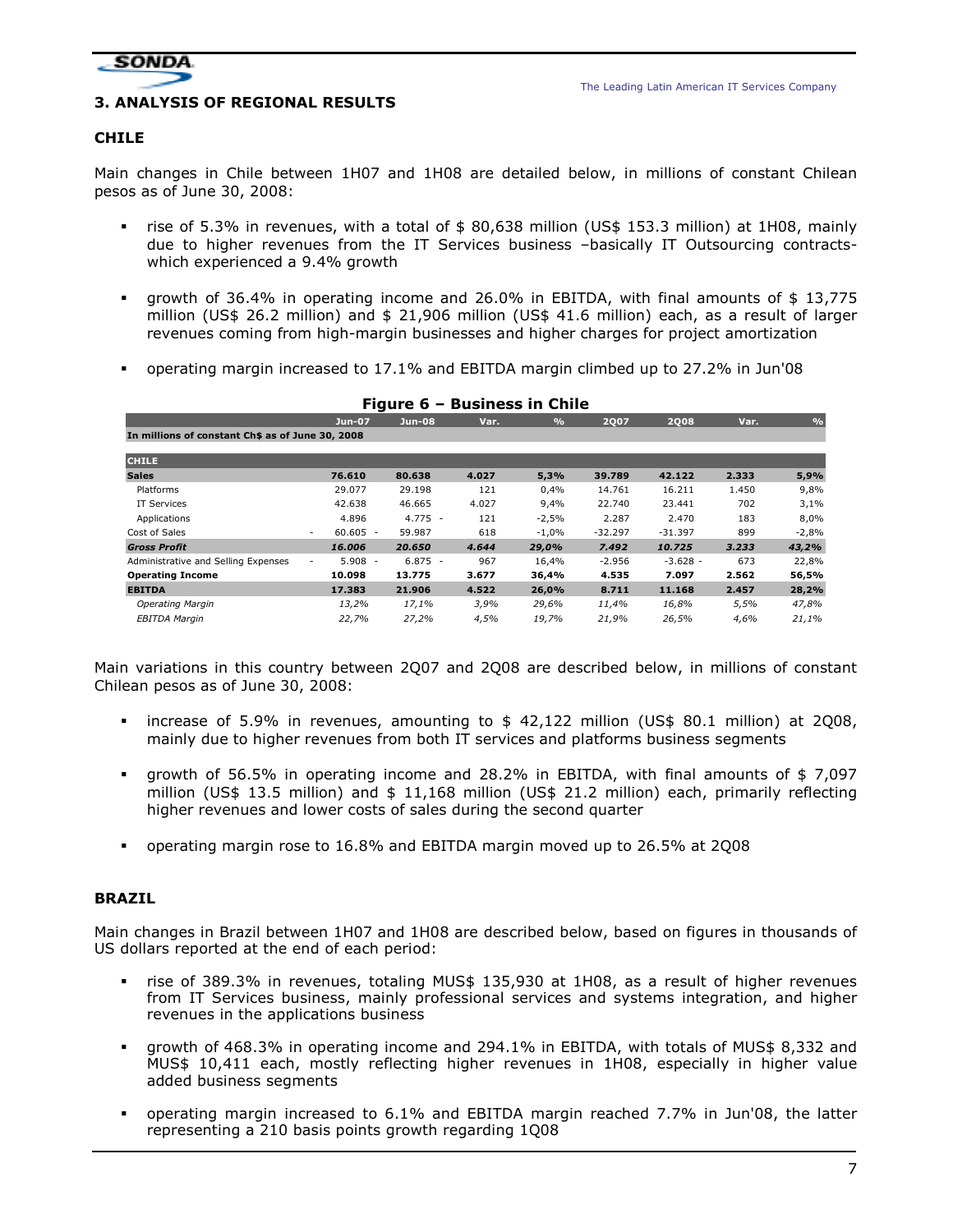

| .<br>раэнгсээ нг ргадн                                                |                                        |           |         |               |                      |             |         |               |  |  |  |
|-----------------------------------------------------------------------|----------------------------------------|-----------|---------|---------------|----------------------|-------------|---------|---------------|--|--|--|
|                                                                       | Jun-07                                 | Jun-08    | Var.    | $\frac{9}{6}$ | <b>2Q07</b><br>$(*)$ | $2Q08$ (*)  | Var.    | $\frac{1}{2}$ |  |  |  |
| In thousands of US dollars as reported in each period (historic data) |                                        |           |         |               |                      |             |         |               |  |  |  |
|                                                                       |                                        |           |         |               |                      |             |         |               |  |  |  |
| <b>BRAZIL</b>                                                         |                                        |           |         |               |                      |             |         |               |  |  |  |
| <b>Sales</b>                                                          | 27.778                                 | 135.930   | 108.152 | 389,3%        | 14.176               | 71.071      | 56.895  | 401,3%        |  |  |  |
| Platforms                                                             | 652                                    | 965       | 313     | 48,0%         | 17                   | 552         | 535     | 3146,8%       |  |  |  |
| <b>IT Services</b>                                                    | 26.216                                 | 107.164   | 80.948  | 308,8%        | 13.642               | 57.027      | 43.385  | 318,0%        |  |  |  |
| Applications                                                          | 910                                    | 27.801    | 26.891  | 2955,1%       | 517                  | 13.492      | 12.975  | 2509,7%       |  |  |  |
| Cost of Sales                                                         | $23.279 -$<br>$\overline{\phantom{a}}$ | 111.604 - | 88.325  | 379,4%        | $-11.681$            | $-56.731 -$ | 45.050  | 385,7%        |  |  |  |
| <b>Gross Profit</b>                                                   | 4.498                                  | 24,326    | 19,828  | 440.8%        | 2.494                | 14,340      | 11.846  | 474,9%        |  |  |  |
| Administrative and Selling Expenses                                   | $3.033 -$<br>$\overline{\phantom{a}}$  | 15.994 -  | 12.961  | 427,3%        | $-1.636$             | $-8.222 -$  | 6.586   | 402,6%        |  |  |  |
| <b>Operating Income</b>                                               | 1.466                                  | 8.332     | 6.866   | 468,3%        | 859                  | 6.118       | 5.259   | 612,2%        |  |  |  |
| <b>EBITDA</b>                                                         | 2.642                                  | 10.411    | 7.769   | 294,1%        | 1.454                | 6.761       | 5.307   | 365,0%        |  |  |  |
| <b>Operating Margin</b>                                               | 5,3%                                   | 6,1%      | 0,9%    | 16,1%         | 6,1%                 | 8,6%        | 2,5%    | 42,1%         |  |  |  |
| EBITDA Margin                                                         | 9,5%                                   | 7,7%      | $-1,9%$ | $-19,5%$      | 10,3%                | 9,5%        | $-0,7%$ | $-7,3%$       |  |  |  |

#### Figure 7 – Business in Brazil

(\*) Quarterly figures shown in this table are calculated as the straight difference between figures reported in US dollars at the end of the first half of each year (1H), less figures reported in US dollars at the end of the first quarter of each year (1Q).

Main changes in this country between 2Q07 and 2Q08 are detailed below, based on figures in thousands of US dollars reported at the end of each period:

- increase of 401.3% in revenues, with a total of MUS\$ 71,071 at 2Q08, mainly due to higher revenues from both IT services and applications businesses
- rise of 612.2% in operating income and 365.0% in EBITDA, with final amounts of MUS\$ 6,118 and MUS\$ 6,761 each, primarily as a result of higher revenues coming from high-margin businesses
- operating margin increased to 8.6% and EBITDA margin reached 9.5% at 2Q08

#### MEXICO

Main variations in Mexico between 1H07 and 1H08 are described below, based on figures in thousands of US dollars reported at the end of each period:

- 19.2% of increase in revenues, amounting to MUS\$ 16,464 at 1H08, primarily explained by larger revenues in both the IT Services and platforms businesses
- growth of 23.7% in operating income and 66.5% in EBITDA, with totals of MUS\$ 1,430 and MUS\$ 2,165 each at 1H08, reflecting higher revenues coupled with lower administrative and selling expenses, and larger depreciations and project amortizations charges
- operating margin increased to 8.7% and EBITDA margin scaled up to 13.1% in Jun'08

|                                                                       |                                        | Figure 8 - Business in Mexico |       |               |            |            |                |               |
|-----------------------------------------------------------------------|----------------------------------------|-------------------------------|-------|---------------|------------|------------|----------------|---------------|
|                                                                       | Jun-07                                 | $Jun-08$                      | Var.  | $\frac{9}{6}$ | 2007 $(*)$ | $2Q08$ (*) | Var.           | $\frac{1}{2}$ |
| In thousands of US dollars as reported in each period (historic data) |                                        |                               |       |               |            |            |                |               |
| <b>MEXICO</b>                                                         |                                        |                               |       |               |            |            |                |               |
| <b>Sales</b>                                                          | 13.812                                 | 16,464                        | 2.652 | 19,2%         | 7.512      | 8.856      | 1.344          | 17,9%         |
| Platforms                                                             | 1.508                                  | 2.203                         | 695   | 46,1%         | 1.442      | 1.586      | 144            | 10,0%         |
| IT Services                                                           | 12.304                                 | 14.186                        | 1.882 | 15,3%         | 6.070      | 7.264      | 1.194          | 19,7%         |
| Applications                                                          |                                        | 75                            | 75    |               | $\Omega$   | 6          | 6              |               |
| Cost of Sales                                                         | $10.143 -$<br>$\overline{\phantom{a}}$ | 12.814 -                      | 2.671 | 26,3%         | $-5.620$   | $-6.971 -$ | 1.351          | 24,0%         |
| <b>Gross Profit</b>                                                   | 3.669                                  | $3.650 -$                     | 19    | $-0.5%$       | 1.892      | $1.885 -$  | $\overline{z}$ | $-0,4%$       |
| Administrative and Selling Expenses                                   | $2.513 -$<br>۰                         | 2.220                         | 293   | $-11,7%$      | $-1.258$   | $-967$     | 291            | $-23,1%$      |
| <b>Operating Income</b>                                               | 1.156                                  | 1.430                         | 274   | 23,7%         | 634        | 918        | 284            | 44,8%         |
| <b>EBITDA</b>                                                         | 1.300                                  | 2.165                         | 865   | 66,5%         | 729        | 1.304      | 575            | 78,9%         |
| Operating Margin                                                      | 8,4%                                   | 8,7%                          | 0,3%  | 3,8%          | 8,4%       | 10,4%      | 1,9%           | 22,8%         |
| EBITDA Margin                                                         | 9,4%                                   | 13,1%                         | 3,7%  | 39,7%         | 9,7%       | 14,7%      | 5,0%           | 51,8%         |

#### Figure 8 – Business in Mexico

(\*) Quarterly figures shown in this table are calculated as the straight difference between figures reported in US dollars at the end of the first half of

each year (1H), less figures reported in US dollars at the end of the first quarter of each year (1Q).

Main changes in this country between 2Q07 and 2Q08 are detailed below, based on figures in thousands of US dollars reported at the end of each period: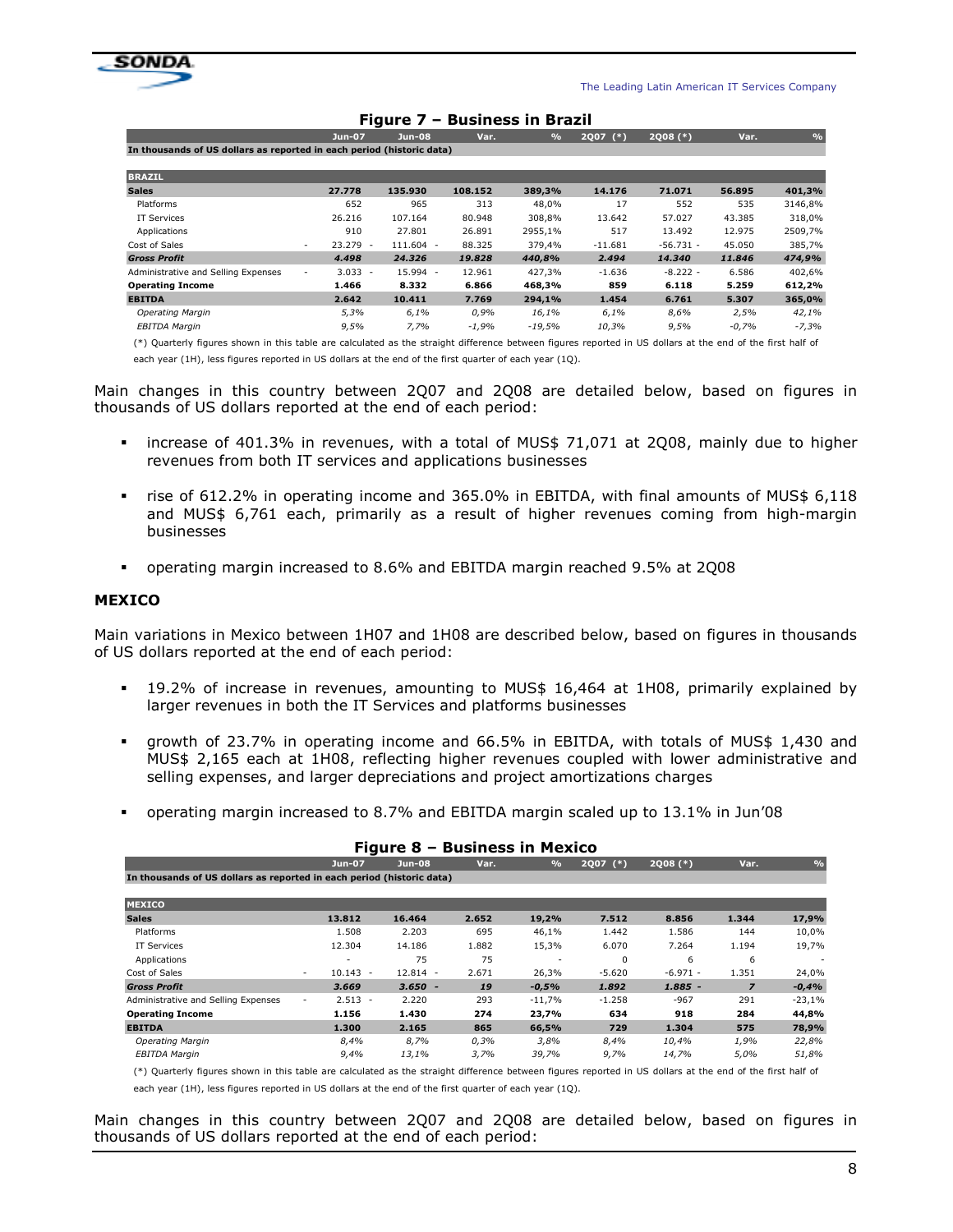

- increase of 17.9% in revenues, totaling MUS\$ 8,856 at 2Q08, mainly due to larger revenues from IT services business segment, especially professional services and systems integration
- 44.8% of growth in operating income and 78.9% in EBITDA, with final amounts of MUS\$ 918 and MUS\$ 1,304 each, primarily as a result of higher revenues, lower administrative and selling expenses, and larger depreciation and amortization charges
- operating margin rose to 10.4% and EBITDA margin climbed up to 14.7% at 2Q08

## OPLA (Other countries in Latin America)

Main variations in this region –which includes the other Latin American countries such as Argentina, Uruguay, Peru, Ecuador, Colombia and Costa Rica- are described below and are based on figures in thousands of US dollars reported at the end of each period:

- rise of 93.8% in revenues, which amounted to MUS\$ 38,663 at 1H08, reflecting growths in revenues from both platforms and IT services businesses
- growth in platforms business generated mostly in Costa Rica (+ MUS\$ 6,062), Colombia (+ MUS\$ 2,072) and Argentina (+ MUS\$ 1,127)
- increase in IT services segment is mainly explained by Colombia (+ MUS\$ 6,450), mostly as a result of the Red Colombia consolidation since Mar'08
- rise of 76.5% in operating income and 54.7% in EBITDA, with final amounts of MUS\$ 2,915 and MUS\$ 4,579 each, which are mainly explained by larger results in Costa Rica and Colombia
- drop in EBITDA margin from 14.8% to 11.8% due to the consolidation of Red Colombia operations since Mar'08

|                                                                       |                      | r igure <i>s</i> | PUSIIICSS III VF LA |               |                      |             |         |               |
|-----------------------------------------------------------------------|----------------------|------------------|---------------------|---------------|----------------------|-------------|---------|---------------|
|                                                                       | <b>Jun-07</b>        | <b>Jun-08</b>    | Var.                | $\frac{9}{6}$ | <b>2Q07</b><br>$(*)$ | $2Q08$ (*)  | Var.    | $\frac{9}{0}$ |
| In thousands of US dollars as reported in each period (historic data) |                      |                  |                     |               |                      |             |         |               |
| <b>OPLA</b>                                                           |                      |                  |                     |               |                      |             |         |               |
| <b>Sales</b>                                                          | 19.947               | 38.663           | 18.716              | 93,8%         | 10.381               | 23.134      | 12.753  | 122,8%        |
| Platforms                                                             | 9.308                | 19.722           | 10.414              | 111,9%        | 5.031                | 11.734      | 6.703   | 133,2%        |
| IT Services                                                           | 8.773                | 15.847           | 7.074               | 80,6%         | 4.347                | 9.432       | 5.085   | 117,0%        |
| Applications                                                          | 1.866                | 3.094            | 1.228               | 65,8%         | 1.003                | 1.968       | 965     | 96,2%         |
| Cost of Sales                                                         | $15.648 -$<br>$\sim$ | $31.501 -$       | 15.853              | 101,3%        | $-8.116$             | $-18.973 -$ | 10.857  | 133,8%        |
| <b>Gross Profit</b>                                                   | 4.299                | 7.162            | 2.863               | 66,6%         | 2.265                | 4.161       | 1.896   | 83,7%         |
| Administrative and Selling Expenses                                   | $2.647 -$<br>$\sim$  | $4.247 -$        | 1.600               | 60,4%         | $-1.318$             | $-2.431 -$  | 1.113   | 84,4%         |
| <b>Operating Income</b>                                               | 1.652                | 2.915            | 1.263               | 76,5%         | 947                  | 1.730       | 783     | 82,7%         |
| <b>EBITDA</b>                                                         | 2.959                | 4.579            | 1.620               | 54,7%         | 1.702                | 2.805       | 1.103   | 64,8%         |
| Operating Margin                                                      | 8,3%                 | 7,5%             | $-0,7%$             | $-9,0%$       | 9,1%                 | 7,5%        | $-1,6%$ | $-18,0%$      |
| <b>EBITDA Margin</b>                                                  | 14,8%                | 11,8%            | $-3,0%$             | $-20,2%$      | 16,4%                | 12,1%       | $-4,3%$ | $-26,0%$      |
|                                                                       |                      |                  |                     |               |                      |             |         |               |

#### Figure 9 – Business in OPLA

(\*) Quarterly figures shown in this table are calculated as the straight difference between figures reported in US dollars at the end of the first half of

each year (1H), less figures reported in US dollars at the end of the first quarter of each year (1Q).

Main changes in this region between 2Q07 and 2Q08 are detailed below, based on figures in thousands of US dollars reported at the end of each period:

- increase of 122.8% in revenues, amounting to MUS\$ 23,134 at 2Q08, mostly due to larger revenues from platforms and IT services business segments
- 82.7% of growth in operating income and 64.8% in EBITDA, with totals of MUS\$ 1,730 and MUS\$ 2,805 each, reflecting larger revenues in all the business segments, especially in the platforms business
- operating margin reached 7.5% and EBITDA margin of 12.1% at 2Q08
- drop in EBITDA margin from 16.4% to 12.1% due to Red Colombia consolidation since Mar'08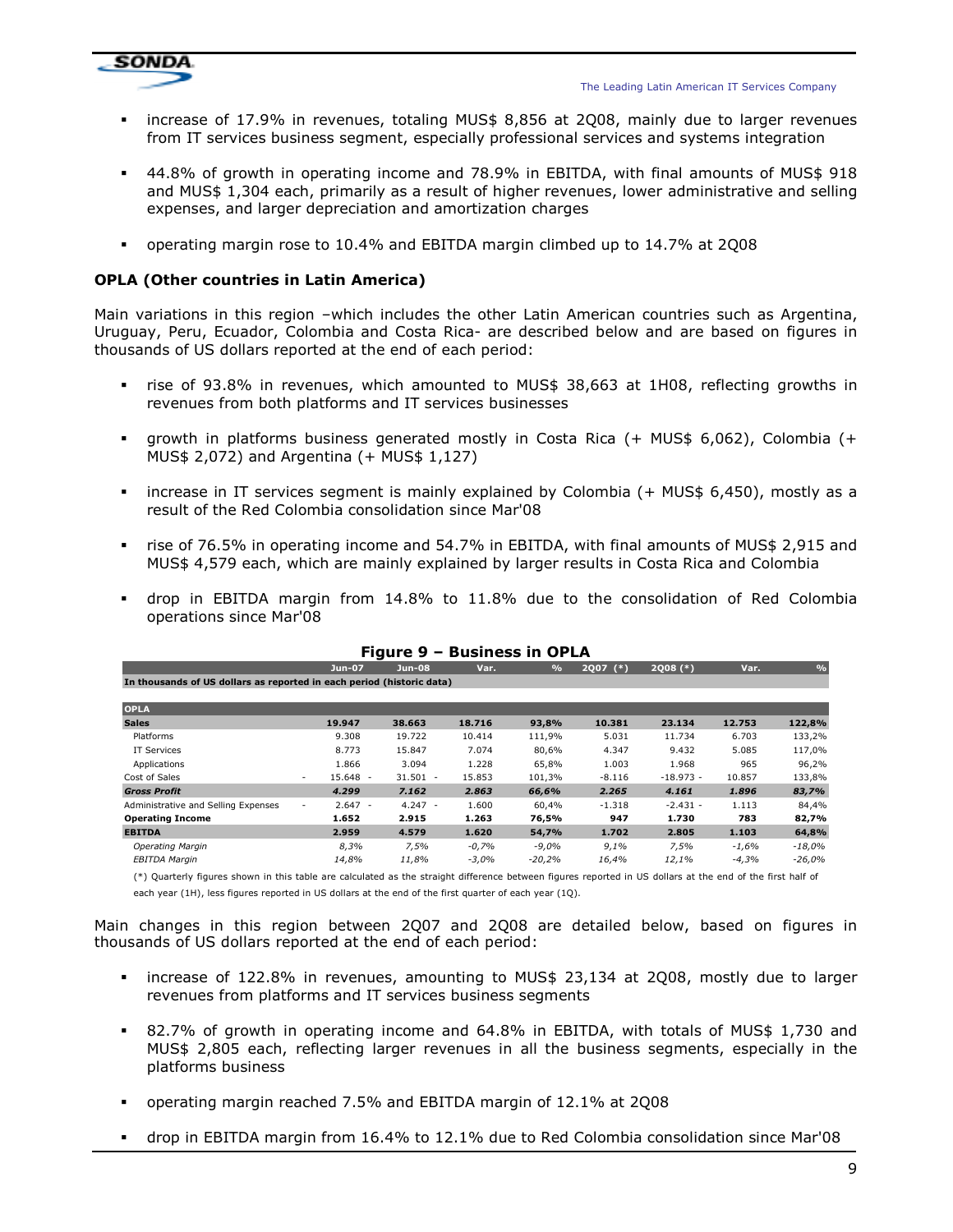

Figure 10 - Regional Summary (in millions of constant Ch\$ as of June, 2008)

|                                                  | <b>Jun-07</b>                                                  | $Jun-08$  | Var.  | $\frac{0}{0}$ | <b>2Q07</b> | <b>2Q08</b> | Var.  | $\frac{0}{0}$ |
|--------------------------------------------------|----------------------------------------------------------------|-----------|-------|---------------|-------------|-------------|-------|---------------|
| In millions of constant Ch\$ as of June 30, 2008 |                                                                |           |       |               |             |             |       |               |
| <b>CHILE</b>                                     |                                                                |           |       |               |             |             |       |               |
| <b>Sales</b>                                     | 76.610                                                         | 80.638    | 4.027 | 5,3%          | 39.789      | 42.122      | 2.333 | 5,9%          |
| Platforms                                        | 29.077                                                         | 29.198    | 121   | 0,4%          | 14.761      | 16.211      | 1.450 | 9,8%          |
| <b>IT Services</b>                               | 42.638                                                         | 46.665    | 4.027 | 9,4%          | 22.740      | 23.441      | 702   | 3,1%          |
| Applications                                     | 4.896                                                          | $4.775 -$ | 121   | $-2,5%$       | 2.287       | 2.470       | 183   | 8,0%          |
| Cost of Sales                                    | 60.605<br>$\overline{\phantom{0}}$<br>$\overline{\phantom{a}}$ | 59.987    | 618   | $-1,0%$       | $-32.297$   | $-31.397$   | 899   | $-2,8%$       |
| <b>Gross Profit</b>                              | 16.006                                                         | 20.650    | 4.644 | 29,0%         | 7.492       | 10.725      | 3.233 | 43,2%         |
| Administrative and Selling Expenses              | 5.908<br>$\overline{\phantom{a}}$                              | $6.875 -$ | 967   | 16,4%         | $-2.956$    | $-3.628 -$  | 673   | 22,8%         |
| <b>Operating Income</b>                          | 10.098                                                         | 13.775    | 3.677 | 36,4%         | 4.535       | 7.097       | 2.562 | 56,5%         |
| <b>EBITDA</b>                                    | 17.383                                                         | 21.906    | 4.522 | 26,0%         | 8.711       | 11.168      | 2.457 | 28,2%         |
| <b>Operating Margin</b>                          | 13,2%                                                          | 17,1%     | 3,9%  | 29,6%         | 11,4%       | 16,8%       | 5,5%  | 47,8%         |
| <b>EBITDA Margin</b>                             | 22,7%                                                          | 27,2%     | 4,5%  | 19,7%         | 21,9%       | 26,5%       | 4,6%  | 21,1%         |

| <b>BRAZIL</b>                       |                          |           |           |         |          |          |             |         |            |
|-------------------------------------|--------------------------|-----------|-----------|---------|----------|----------|-------------|---------|------------|
| <b>Sales</b>                        |                          | 15.938    | 71.506    | 55.568  | 348,7%   | 7.819    | 42.435      | 34.617  | 442,8%     |
| Platforms                           |                          | 374       | 508       | 134     | 35,7%    | -5       | 323         | 327     | $-6616,2%$ |
| <b>IT Services</b>                  |                          | 15.041    | 56.374    | 41.332  | 274.8%   | 7.536    | 33.901      | 26.366  | 349,9%     |
| Applications                        |                          | 522       | 14.625    | 14.103  | 2701,1%  | 288      | 8.211       | 7.924   | 2755,8%    |
| Cost of Sales                       | $\overline{\phantom{a}}$ | 13.356 -  | 58.709 -  | 45.353  | 339.6%   | $-6.433$ | $-34.114 -$ | 27.681  | 430,3%     |
| <b>Gross Profit</b>                 |                          | 2.581     | 12.797    | 10.215  | 395,7%   | 1.385    | 8.321       | 6.936   | 500,7%     |
| Administrative and Selling Expenses | $\overline{\phantom{a}}$ | $1.740 -$ | $8.414 -$ | 6.673   | 383.5%   | $-906$   | $-4.930 -$  | 4.024   | 444.0%     |
| <b>Operating Income</b>             |                          | 841       | 4.383     | 3.542   | 421.1%   | 479      | 3.391       | 2.912   | 608,2%     |
| <b>EBITDA</b>                       |                          | 1.516     | 5.477     | 3.961   | 261,3%   | 807      | 3.841       | 3.034   | 376,1%     |
| Operating Margin                    |                          | 5,3%      | 6,1%      | 0,9%    | 16,1%    | 6,1%     | 8,0%        | 1,9%    | 30,5%      |
| <b>EBITDA Margin</b>                |                          | 9,5%      | 7.7%      | $-1,9%$ | $-19.5%$ | 10,3%    | 9,1%        | $-1,3%$ | $-12,3%$   |
|                                     |                          |           |           |         |          |          |             |         |            |

| <b>MEXICO</b>                       |        |                                   |           |      |              |          |            |       |              |
|-------------------------------------|--------|-----------------------------------|-----------|------|--------------|----------|------------|-------|--------------|
| <b>Sales</b>                        |        | 7.925                             | 8.661     | 736  | 9,3%         | 4.164    | 5.251      | 1.087 | 26,1%        |
| Platforms                           |        | 865                               | 1.159     | 294  | 33,9%        | 826      | 882        | 57    | 6,8%         |
| IT Services                         |        | 7.059                             | 7.463     | 403  | 5,7%         | 3.338    | 4.360      | 1.022 | 30,6%        |
| Applications                        |        | -                                 | 39        | 39   | $\#$ iDIV/0! | 0        | 9          | 9     | $\#$ iDIV/0! |
| Cost of Sales                       | $\sim$ | 5.820<br>$\overline{\phantom{a}}$ | $6.741 -$ | 921  | 15,8%        | $-3.120$ | $-4.122 -$ | 1.002 | 32,1%        |
| <b>Gross Profit</b>                 |        | 2.105                             | $1.920 -$ | 185  | $-8,8%$      | 1.044    | 1.129      | 85    | 8,1%         |
| Administrative and Selling Expenses | $\sim$ | $1.442 -$                         | 1.168     | 274  | $-19,0%$     | $-693$   | $-606$     | 87    | $-12,5%$     |
| <b>Operating Income</b>             |        | 663                               | 752       | 89   | 13,4%        | 352      | 523        | 171   | 48,7%        |
| <b>EBITDA</b>                       |        | 746                               | 1.139     | 393  | 52,7%        | 405      | 753        | 348   | 85,9%        |
| <b>Operating Margin</b>             |        | 8,4%                              | 8,7%      | 0,3% | 3,8%         | 8,4%     | 10,0%      | 1,5%  | 17,9%        |
| <b>EBITDA Margin</b>                |        | 9,4%                              | 13,1%     | 3,7% | 39,7%        | 9,7%     | 14,3%      | 4,6%  | 47,5%        |

| <b>OPLA</b>                         |        |                                   |            |         |          |          |             |         |           |
|-------------------------------------|--------|-----------------------------------|------------|---------|----------|----------|-------------|---------|-----------|
| <b>Sales</b>                        |        | 11.445                            | 20.339     | 8.894   | 77,7%    | 5.735    | 13.378      | 7.644   | 133,3%    |
| Platforms                           |        | 5.340                             | 10.375     | 5.034   | 94,3%    | 2.788    | 6.794       | 4.007   | 143,7%    |
| <b>IT Services</b>                  |        | 5.034                             | 8.336      | 3.303   | 65,6%    | 2.392    | 5.461       | 3.069   | 128,3%    |
| Applications                        |        | 1.071                             | 1.628      | 557     | 52,0%    | 555      | 1.123       | 567     | 102,1%    |
| Cost of Sales                       | $\sim$ | 8.978<br>$\overline{\phantom{a}}$ | $16.571 -$ | 7.593   | 84.6%    | $-4.482$ | $-10.956 -$ | 6.474   | 144,4%    |
| <b>Gross Profit</b>                 |        | 2.467                             | 3.768      | 1.301   | 52,7%    | 1.252    | 2.422       | 1.170   | 93,4%     |
| Administrative and Selling Expenses | $\sim$ | $1.519 -$                         | $2.234 -$  | 715     | 47.1%    | $-725$   | $-1.420 -$  | 695     | 95,8%     |
| <b>Operating Income</b>             |        | 948                               | 1.533      | 586     | 61.8%    | 527      | 1.002       | 475     | 90,2%     |
| <b>EBITDA</b>                       |        | 1.698                             | 2.409      | 711     | 41,9%    | 947      | 1.614       | 666     | 70,3%     |
| <b>Operating Margin</b>             |        | 8,3%                              | 7,5%       | $-0,7%$ | $-9,0%$  | 9,2%     | 7,5%        | $-1,7%$ | $-18,5%$  |
| <b>EBITDA Margin</b>                |        | 14.8%                             | 11.8%      | $-3,0%$ | $-20.2%$ | 16,5%    | 12,1%       | $-4,5%$ | $-27.0\%$ |

| <b>CONSOLIDATED TOTAL</b>           |                                        |                   |         |            |                 |                  |         |          |
|-------------------------------------|----------------------------------------|-------------------|---------|------------|-----------------|------------------|---------|----------|
| <b>Sales</b>                        | 111.917                                | 181.143           | 69.226  | 61.9%      | 57.506          | 103.187          | 45.681  | 79,4%    |
| Platforms                           | 35.656                                 | 41.239            | 5.583   | 15,7%      | 18.370          | 24.210           | 5.840   | 31,8%    |
| <b>IT Services</b>                  | 69.772                                 | 118.837           | 49.065  | 70,3%      | 36.006          | 67.164           | 31.158  | 86,5%    |
| Applications                        | 6.489                                  | 21.067            | 14.578  | 224.6%     | 3.130           | 11.813           | 8.683   | 277,4%   |
| Cost of Sales                       | 88.759 -<br>$\overline{\phantom{a}}$   | 142.009<br>$\sim$ | 53.249  | $60.0\%$ - | $46.333 -$      | 80.590<br>$\sim$ | 34.256  | 73,9%    |
| <b>Gross Profit</b>                 | 23.159                                 | 39.135            | 15.976  | 69.0%      | 11.173          | 22.597           | 11.425  | 102,3%   |
| Administrative and Selling Expenses | $10.609 -$<br>$\overline{\phantom{a}}$ | $18.691 -$        | 8.082   | 76.2% -    | 5.281<br>$\sim$ | 10.585<br>$\sim$ | 5.304   | 100,4%   |
| <b>Operating Income</b>             | 12.550                                 | 20.444            | 7.894   | 62.9%      | 5.892           | 12.012           | 6.121   | 103,9%   |
| <b>EBITDA</b>                       | 21.343                                 | 30,930            | 9.587   | 44.9%      | 10.870          | 17.375           | 6.505   | 59,8%    |
| <b>Operating Margin</b>             | 11,2%                                  | 11,3%             | 0,1%    | 0,6%       | 10,2%           | 11,6%            | 1,4%    | 13,6%    |
| <b>EBITDA Margin</b>                | 19,1%                                  | 17,1%             | $-2,0%$ | $-10,5%$   | 18,9%           | 16,8%            | $-2,1%$ | $-10,9%$ |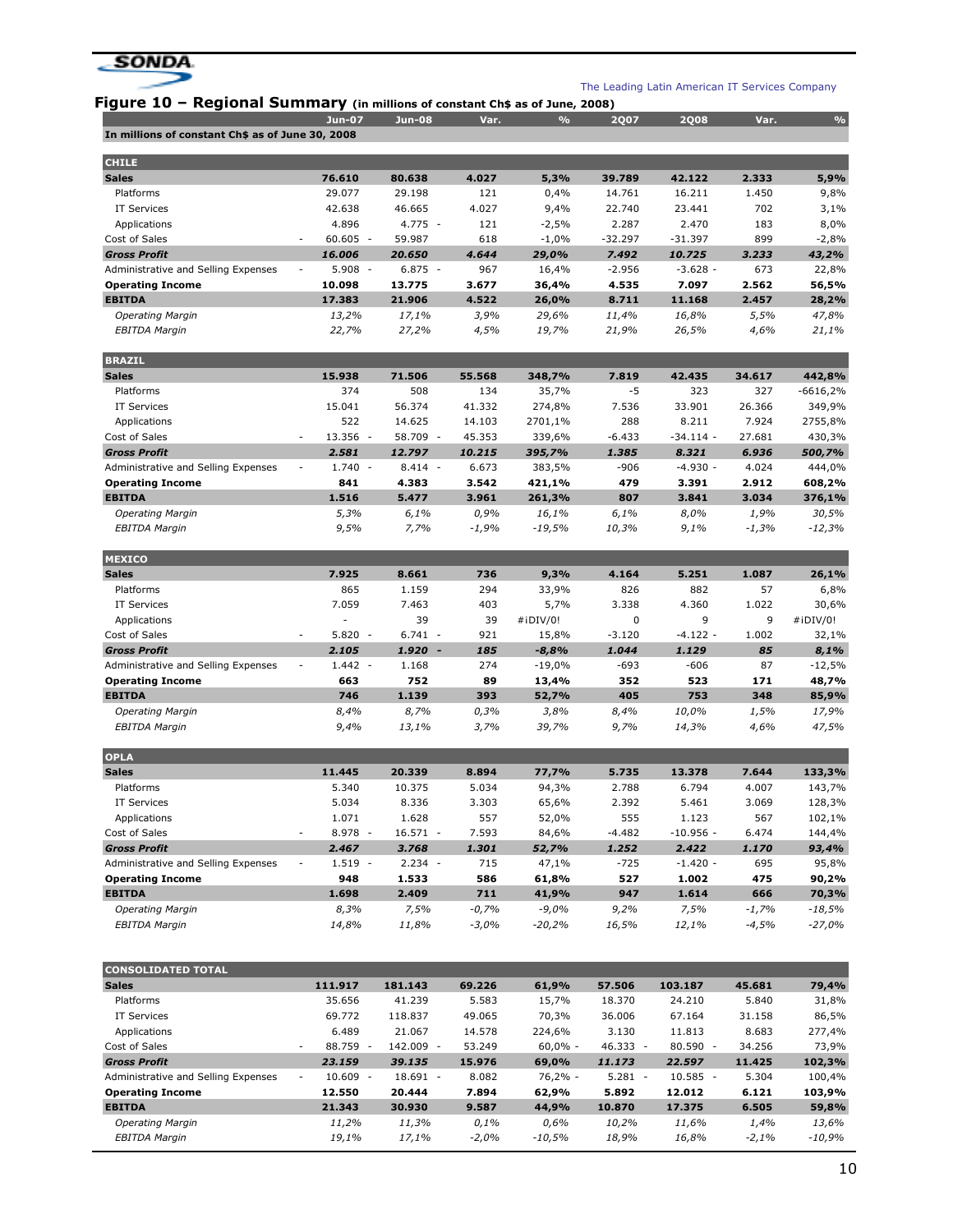

|                                                                       | <b>Jun-07</b>                                  | <b>Jun-08</b>      | Var.             | $\frac{9}{6}$    | 2Q07 (*)          | 2Q08 (*)             | Var.            | $\mathcal{O}_{\!\!/\!\!0}$ |
|-----------------------------------------------------------------------|------------------------------------------------|--------------------|------------------|------------------|-------------------|----------------------|-----------------|----------------------------|
| In thousands of US dollars as reported in each period (historic data) |                                                |                    |                  |                  |                   |                      |                 |                            |
| <b>CHILE</b>                                                          |                                                |                    |                  |                  |                   |                      |                 |                            |
| <b>Sales</b>                                                          | 133.525                                        | 153.289            | 19.763           | 14,8%            | 71.838            | 67.359 -             | 4.479           | $-6,2%$                    |
| Platforms                                                             | 50.678                                         | 55.504             | 4.826            | 9,5%             | 26.696            | $26.529 -$           | 166             | $-0,6%$                    |
| <b>IT Services</b>                                                    | 74.314                                         | 88.708             | 14.394           | 19,4%            | 40.979            | 36.895 -             | 4.084           | $-10,0%$                   |
| Applications                                                          | 8.533                                          | 9.077              | 544              | 6,4%             | 4.163             | $3.934 -$            | 229             | $-5,5%$                    |
| Cost of Sales                                                         | 105.629 -                                      | 114.034 -          | 8.404            | 8,0%             | $-58.206$         | $-50.247$            | 7.958           | $-13,7%$                   |
| <b>Gross Profit</b>                                                   | 27.897                                         | 39.255             | 11.358           | 40,7%            | 13.633            | 17.111               | 3.478           | 25,5%                      |
| Administrative and Selling Expenses                                   | $10.297 -$<br>$\overline{a}$                   | 13.069 -           | 2.772            | 26,9%            | $-5.352$          | $-5.825 -$           | 473             | 8,8%                       |
| <b>Operating Income</b>                                               | 17.599                                         | 26.186             | 8.587            | 48,8%            | 8.280             | 11.286               | 3.006           | 36,3%                      |
| <b>EBITDA</b>                                                         | 30.298                                         | 41.642             | 11.344           | 37,4%            | 15.769            | 17.685               | 1.916           | 12,1%                      |
| <b>Operating Margin</b>                                               | 13,2%                                          | 17,1%              | 3,9%             | 29,6%            | 11,5%             | 16,8%                | 5,2%            | 45,4%                      |
| <b>EBITDA Margin</b>                                                  | 22,7%                                          | 27,2%              | 4,5%             | 19,7%            | 22,0%             | 26,3%                | 4,3%            | 19,6%                      |
| <b>BRAZIL</b>                                                         |                                                |                    |                  |                  |                   |                      |                 |                            |
| <b>Sales</b>                                                          | 27.778                                         | 135.930            | 108.152          | 389,3%           | 14.176            | 71.071               | 56.895          | 401,3%                     |
| Platforms                                                             | 652                                            | 965                | 313              | 48,0%            | 17                | 552                  | 535             | 3146,8%                    |
| <b>IT Services</b>                                                    | 26.216                                         | 107.164            | 80.948           | 308,8%           | 13.642            | 57.027               | 43.385          | 318,0%                     |
| Applications                                                          | 910                                            | 27.801             | 26.891           | 2955,1%          | 517               | 13.492               | 12.975          | 2509,7%                    |
| Cost of Sales<br><b>Gross Profit</b>                                  | 23.279<br>$\sim$                               | 111.604 -          | 88.325           | 379,4%           | $-11.681$         | $-56.731 -$          | 45.050          | 385,7%                     |
|                                                                       | 4.498<br>$3.033 -$<br>$\overline{\phantom{a}}$ | 24.326<br>15.994 - | 19.828<br>12.961 | 440,8%           | 2.494<br>$-1.636$ | 14.340<br>$-8.222 -$ | 11.846<br>6.586 | 474,9%                     |
| Administrative and Selling Expenses<br><b>Operating Income</b>        | 1.466                                          | 8.332              | 6.866            | 427,3%<br>468,3% | 859               | 6.118                | 5.259           | 402,6%<br>612,2%           |
| <b>EBITDA</b>                                                         | 2.642                                          | 10.411             | 7.769            | 294,1%           | 1.454             | 6.761                | 5.307           | 365,0%                     |
| <b>Operating Margin</b>                                               | 5,3%                                           | 6,1%               | 0,9%             | 16,1%            | 6,1%              | 8,6%                 | 2,5%            | 42,1%                      |
| <b>EBITDA Margin</b>                                                  | 9,5%                                           | 7,7%               | $-1,9%$          | $-19,5%$         | 10,3%             | 9,5%                 | $-0,7%$         | $-7,3%$                    |
|                                                                       |                                                |                    |                  |                  |                   |                      |                 |                            |
| <b>MEXICO</b><br><b>Sales</b>                                         | 13.812                                         | 16.464             | 2.652            | 19,2%            | 7.512             | 8.856                | 1.344           | 17,9%                      |
| Platforms                                                             | 1.508                                          | 2.203              | 695              | 46,1%            | 1.442             | 1.586                | 144             | 10,0%                      |
| <b>IT Services</b>                                                    | 12.304                                         | 14.186             | 1.882            | 15,3%            | 6.070             | 7.264                | 1.194           | 19,7%                      |
| Applications                                                          | ٠                                              | 75                 | 75               | #iDIV/0!         | 0                 | 6                    | 6               | #iDIV/0!                   |
| Cost of Sales                                                         | $10.143 -$                                     | 12.814 -           | 2.671            | 26,3%            | $-5.620$          | $-6.971 -$           | 1.351           | 24,0%                      |
| <b>Gross Profit</b>                                                   | 3.669                                          | $3.650 -$          | 19               | $-0,5%$          | 1.892             | 1.885 -              | $\overline{z}$  | $-0,4%$                    |
| Administrative and Selling Expenses                                   | $2.513 -$<br>$\overline{\phantom{a}}$          | 2.220              | 293              | $-11,7%$         | $-1.258$          | $-967$               | 291             | $-23,1%$                   |
| <b>Operating Income</b>                                               | 1.156                                          | 1.430              | 274              | 23,7%            | 634               | 918                  | 284             | 44,8%                      |
| <b>EBITDA</b>                                                         | 1.300                                          | 2.165              | 865              | 66,5%            | 729               | 1.304                | 575             | 78,9%                      |
| <b>Operating Margin</b>                                               | 8,4%                                           | 8,7%               | 0,3%             | 3,8%             | 8,4%              | 10,4%                | 1,9%            | 22,8%                      |
| <b>EBITDA Margin</b>                                                  | 9,4%                                           | 13,1%              | 3,7%             | 39,7%            | 9,7%              | 14,7%                | 5,0%            | 51,8%                      |
| <b>OPLA</b>                                                           |                                                |                    |                  |                  |                   |                      |                 |                            |
| <b>Sales</b>                                                          | 19.947                                         | 38.663             | 18.716           | 93,8%            | 10.381            | 23.134               | 12.753          | 122,8%                     |
| Platforms                                                             | 9.308                                          | 19.722             | 10.414           | 111,9%           | 5.031             | 11.734               | 6.703           | 133,2%                     |
| <b>IT Services</b>                                                    | 8.773                                          | 15.847             | 7.074            | 80,6%            | 4.347             | 9.432                | 5.085           | 117,0%                     |
| Applications                                                          | 1.866                                          | 3.094              | 1.228            | 65,8%            | 1.003             | 1.968                | 965             | 96,2%                      |
| Cost of Sales                                                         | 15.648 -                                       | $31.501 -$         | 15.853           | 101,3%           | $-8.116$          | $-18.973 -$          | 10.857          | 133,8%                     |
| <b>Gross Profit</b>                                                   | 4.299                                          | 7.162              | 2.863            | 66,6%            | 2.265             | 4.161<br>$-2.431 -$  | 1.896           | 83,7%                      |
| Administrative and Selling Expenses<br><b>Operating Income</b>        | $2.647 -$<br>1.652                             | $4.247 -$<br>2.915 | 1.600<br>1.263   | 60,4%            | $-1.318$<br>947   |                      | 1.113<br>783    | 84,4%                      |
| <b>EBITDA</b>                                                         | 2.959                                          | 4.579              | 1.620            | 76,5%<br>54,7%   | 1.702             | 1.730<br>2.805       | 1.103           | 82,7%<br>64,8%             |
| <b>Operating Margin</b>                                               | 8,3%                                           | 7,5%               | $-0,7%$          | $-9,0%$          | 9,1%              | 7,5%                 | $-1,6%$         | $-18,0%$                   |
| <b>EBITDA Margin</b>                                                  | 14,8%                                          | 11,8%              | $-3,0%$          | -20,2%           | 16,4%             | 12,1%                | $-4,3%$         | $-26,0%$                   |
|                                                                       |                                                |                    |                  |                  |                   |                      |                 |                            |
| <b>CONSOLIDATED TOTAL</b><br><b>Sales</b>                             | 195.062                                        | 344.346            | 149.283          | 76,5%            | 103.907           | 170.420              | 66.513          | 64,0%                      |
| Platforms                                                             | 62.146                                         | 78.394             | 16.248           | 26,1%            | 33.186            | 40.401               | 7.216           | 21,7%                      |
| IT Services                                                           | 121.607                                        | 225.905            | 104.298          | 85,8%            | 65.038            | 110.618              | 45.580          | 70,1%                      |
| Applications                                                          | 11.309                                         | 40.047             | 28.738           | 254,1%           | 5.683             | 19.400               | 13.717          | 241,4%                     |
| Cost of Sales                                                         | 154.699 -                                      | 269.953 -          | 115.254          | 74,5% -          | $83.623 -$        | 132.922 -            | 49.300          | 59,0%                      |
| <b>Gross Profit</b>                                                   | 40.364                                         | 74.393             | 34.030           | 84,3%            | 20.284            | 37.497               | 17.213          | 84,9%                      |
| Administrative and Selling Expenses                                   | 18.490 -                                       | $35.530 -$         | 17.040           | $92,2% -$        | $9.564 -$         | 17.445 -             | 7.881           | 82,4%                      |
| <b>Operating Income</b>                                               | 21.873                                         | 38.863             | 16.990           | 77,7%            | 10.720            | 20.052               | 9.332           | 87,1%                      |
| <b>EBITDA</b>                                                         | 37.199                                         | 58.797             | 21.598           | 58,1%            | 19.654            | 28.555               | 8.901           | 45,3%                      |
| <b>Operating Margin</b>                                               | 11,2%                                          | 11,3%              | 0,1%             | 0,6%             | 10,3%             | 11,8%                | 1,4%            | 14,0%                      |
| <b>EBITDA Margin</b>                                                  | 19,1%                                          | 17,1%              | $-2,0%$          | $-10,5%$         | 18,9%             | 16,8%                | $-2,2%$         | $-11,4%$                   |

(\*) Quarterly figures shown in this table are calculated as the straight difference between figures reported in US dollars at the end of the first half of each year (1H), less figures reported in US dollars at the end of the first quarter of each year (1Q).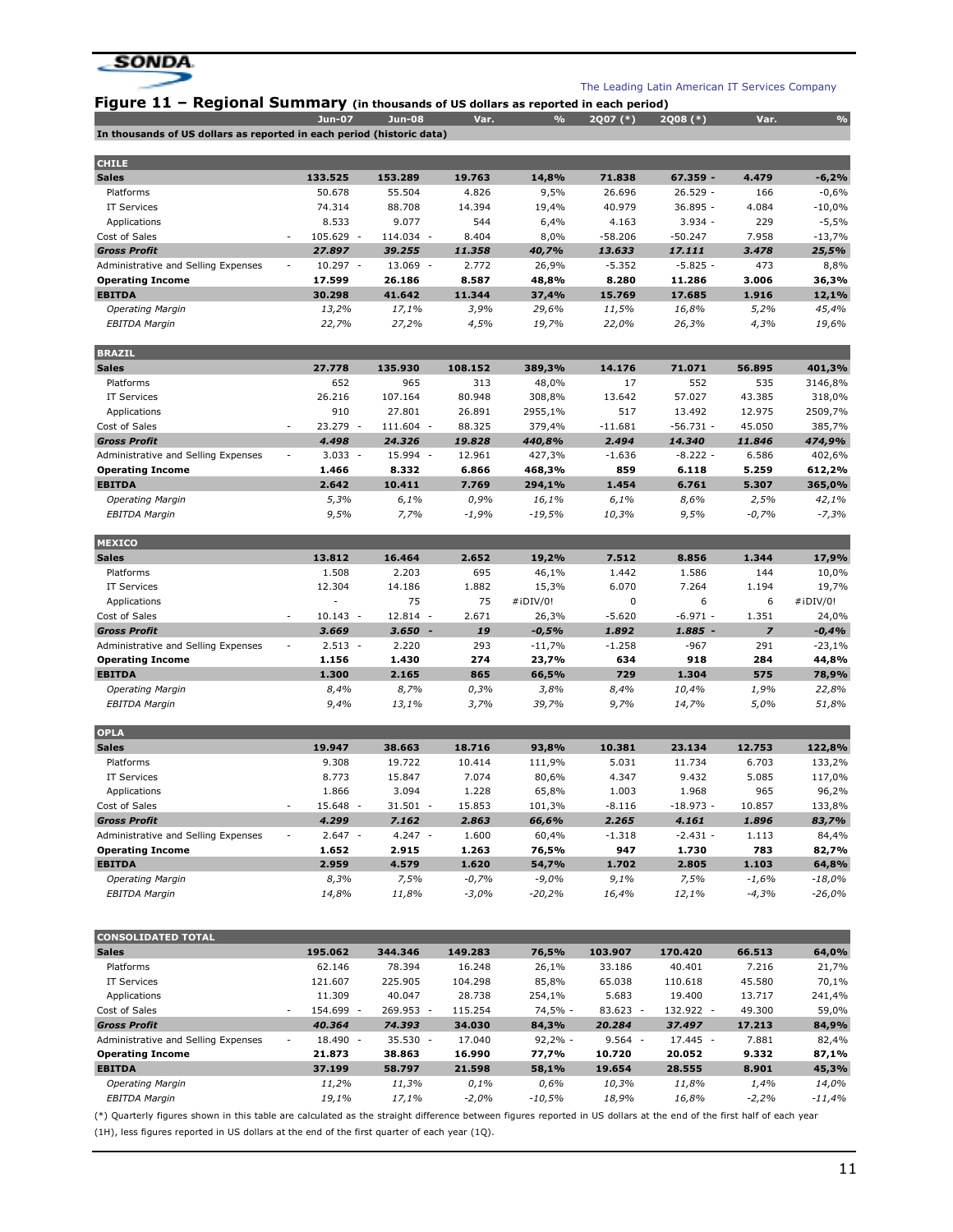

## 4. ANALYSIS OF CONSOLIDATED BALANCE SHEET

#### **ASSETS**

Total assets recorded a value of \$ 349,902 million (US\$ 665.2 million) in Jun'08, with a slight drop of 0.2% compared to Jun'07, mainly as a result of:

 decrease of 5.8% in other assets, which totaled \$ 123,498 million (US\$ 234.8 million), due to a lower balance in goodwill (- \$ 4,523 million equivalent to US\$ 8.6 million), explained by last year amortizations, and to a lower balance in investments in related companies (- \$ 4,105 million equivalent to US\$ 7.8 million), mainly associated with the divestiture of subsidiary Officer in Brazil in Jun'07

The reduction in other assets was partially offset by the increase of 4.9% in current assets, which totaled \$ 167,524 million (US\$ 318.5 million), mainly explained by:

 rise of 26.6% in trade accounts receivable with a total of \$ 73,401 million (US\$ 139.5 million), related to the higher sales of this year, an increase in the balance of notes and accounts receivable from related companies with a total of \$ 19,685 million (US\$ 37.4 million) in Jun'08, and a growth of 57.4% in the account of taxes recoverable with a balance of  $$ 8,508$  million (US\$ 16.2 million)

SONDA maintained an adequate liquidity position in Jun'08, with a current liquidity of 2.17 times and a quick ratio of 1.46 times.

## LIABILITIES

Liabilities decreased by 1.4% when compared to Jun'07 and reached \$ 105,403 million (US\$ 200.4 million), primarily as a result of:

reduction of 44.7% in the long-term financial debt, with a final amount of  $$16,113$  million (US\$ 30.6 million) at 2Q08, mainly due to the payment of two semi-annual instalments on a syndicated loan in UF (US\$ 6.0 million each approx.) with banks BCI, Estado and Security, and to the payment of four quarterly instalments on a peso-denominated loan (US\$ 3.3 million each approx.) with banks BCI, Estado and Santander

The decrease in liabilities was partially offset by:

- rise of 11.8% in current liabilities, which reached \$ 77,201 million (US\$ 146.8 million) in Jun'08
- growth of 25.6% in minority interest, with a final value of \$ 3,936 million (US\$ 7.5 million)

SONDA maintained a low level of debt, reaching 0.41 times in Jun'08, with financial expenses coverage of 14.98 times.